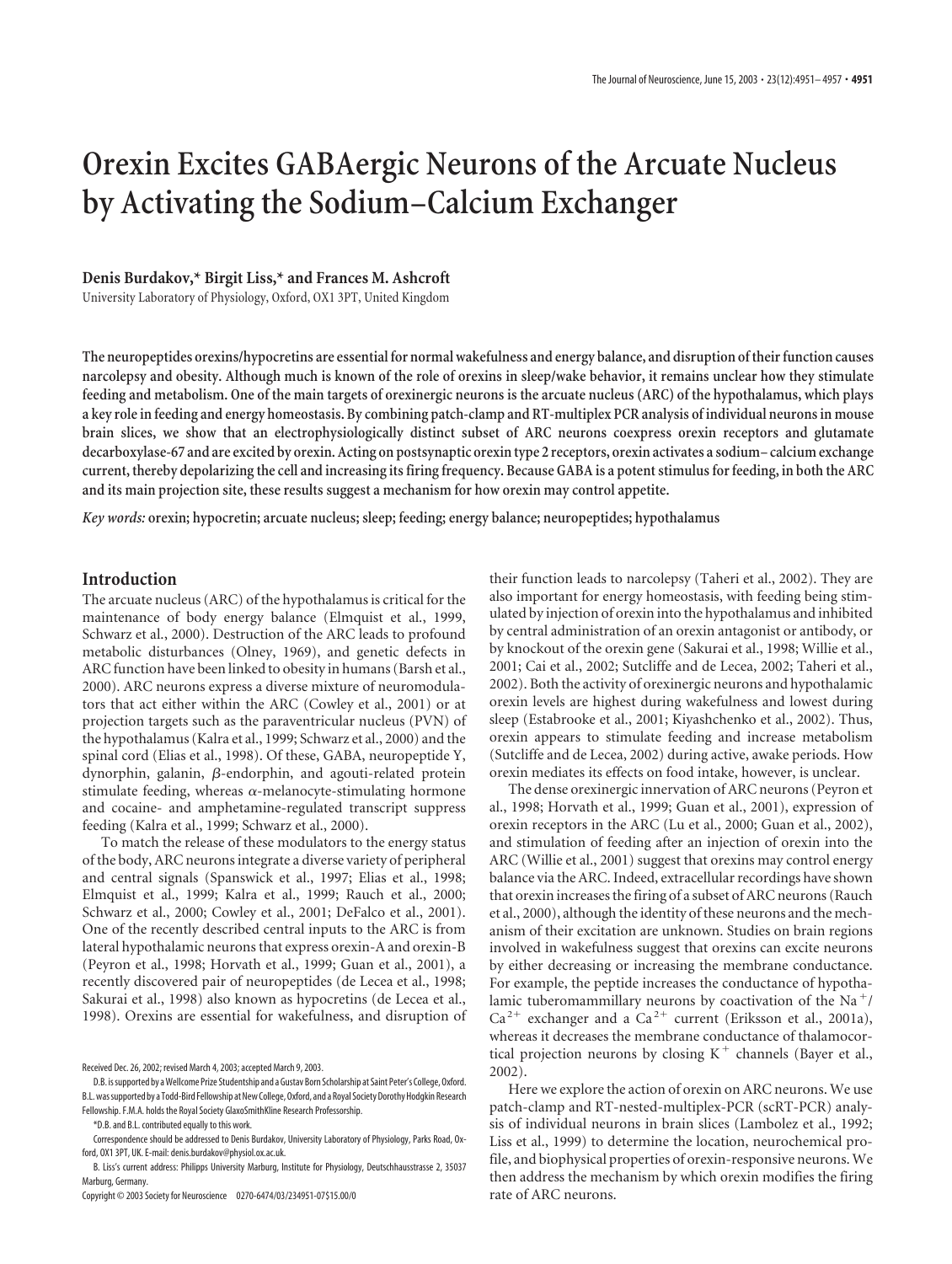# **Materials and Methods**

*Electrophysiology*. Coronal brain slices  $(250-300 \mu m)$  containing the ARC were prepared from 12- to 16-d-old male C57BL/6 mice, as described previously (Burdakov and Ashcroft, 2002).

Procedures involving animals were performed in accordance with the Animals (Scientific Procedures) Act, 1986 (UK). After at least 20 min recovery at 35°C in artificial CSF (ACSF) gassed with 95%  $O_2$  and 5%  $CO<sub>2</sub>$ , brain slices were transferred to a recording chamber continuously perfused at 2-4 ml/min with gassed ACSF at room temperature (22-24°C). ACSF contained (in mm): 118 NaCl, 25 NaHCO<sub>3</sub>, 3 KCl, 1.2 NaH<sub>2</sub>PO<sub>4</sub>, 2 CaCl<sub>2</sub>, 2 MgCl<sub>2</sub>, 5 glucose, pH 7.25 at 22°C (this corresponds to brain interstitial pH *in vivo*) (Kintner et al., 2000). "Low Ca<sup>2+</sup>" extracellular solution contained 0.3 mm Ca<sup>2+</sup> and 9 mm Mg<sup>2+</sup>. "Low Na<sup>+"</sup> extracellular solution contained 118 mm N-methyl-D-glucamine instead of NaCl. For whole-cell patch-clamp recordings, patch pipettes were filled with internal solution containing (in mm): 120 K-gluconate, 20 KCl, 10 HEPES, 0.1 EGTA (or 10 BAPTA, as indicated), 2  $MgCl<sub>2</sub>$ , 5 K<sub>2</sub>-ATP, pH 7.3, adjusted with KOH. For cell-attached recordings, patch pipettes were filled with ACSF. Orexin-A, orexin-B (Sigma, St. Louis, MO), and KB-R7943 (Tocris, Bristol, UK) were made up fresh each day in ACSF from  $1000 \times$  stock solutions. Several methods of applications were tested: no differences in the response were seen between local or bath application of peptide or drug or between bicarbonate- (ACSF) or HEPES-buffered (Liss et al., 1999) local application solutions. Control experiments showed that the pH of ungassed ACSF in the pipette or the local perfusion system is expected to change  $\leq$  0.5 U during the course of the experiment.

Neurons were visualized using infrared differential interference contrast optics (Stuart et al., 1993), and patch-clamp recordings performed using an EPC-9 amplifier (Heka, Lambrecht, Germany). Patch pipettes were pulled from borosilicate glass (GC150TF/F; Clark, Reading, UK) and had tip resistances of 3–5 M $\Omega$  when filled with the internal solution. Data were sampled and filtered with Pulse/Pulsefit software (Heka, Lambrecht, Germany) and analyzed with Pulsefit and Origin (Microcal, Northhampton, MA) software. Data are given as mean  $\pm$  SEM.

*Multiplex and nested single-cell RT-PCR*. Single-cell cytoplasm harvesting, reverse transcription, and multiplex and nested PCR of experiments and controls were similar to those described previously (Liss et al., 1999). Patch pipettes had tip resistances 1.3–1.6 M $\Omega$  when filled with scPCR solution containing (in mm): 140 KCl, 5 HEPES, 5 EGTA, 3 MgCl<sub>2</sub>, pH 7.3. Most cells were harvested from the posterior ARC (Bregma coordinates corresponding to between  $-2.3$  and  $-2.7$  mm in adult mice), where the highest numbers of Type-C neurons were found. The  $2\times$ Hotstar PCR master mix (Qiagen) was used for all PCR reactions. After reverse transcription, the cDNAs for tyrosine hydroxylase (TH), glutamate decarboxylase-67 (GAD67), orexin receptors 1 and 2 ( $OX<sub>1</sub>$  and  $OX<sub>2</sub>$ ) were simultaneously amplified in a multiplex PCR using the following set of primers (from  $5'$  to  $3'$ ):

| Gene     | Accession No. Sense |                                                        | Antisense                                               |
|----------|---------------------|--------------------------------------------------------|---------------------------------------------------------|
| TH.      | M69200              |                                                        | CACCTGGAGTACTTTGTGCG (387), CCTGTGGGTGGTACCCTATG (1525) |
| GAD67    | Z49976              |                                                        | TGACATCGACTGCCAATACC (731), GGGTTAGAGATGACCATCCG (1835) |
| $0X_1$   | AF394596            | TGGGTATGGCCTATTTCCAG (306), ACAAGGACTTGTGTCTGGCA (788) |                                                         |
| $0X_{2}$ | AF394597            | CTTCCAGCTACCCTCGTTGT(37),                              | CTAATCCGAGCCTTGCTCTG (575)                              |

The nested PCR amplifications were then performed in individual 50  $\mu$ l reactions, using the following primer pairs:

| Gene   | Sense                       | Antisense                   |
|--------|-----------------------------|-----------------------------|
| TН     | TGCACACAGTACATCCGTCA (936), | TCTGACACGAAGTACACCGG (1312) |
| GAD67  | CATATGAAATTGCACCCGTG (761), | CGGTGTCATAGGAGACGTCA (1462) |
| $0X_1$ | ATTTCCAGATCTTCCGCAAG (318), | GGCACTGTTGGCGTACACTA (670)  |
| $0X_2$ | TTGGTTCTTTGGACAGTCCC (72),  | CTTTGGGTAAACTTCACCGC (378)  |

Aliquots (15  $\mu$ l) of nested PCR products were separated and visualized in ethidium bromide-stained agarose gels (2%) by electrophoresis. The pre-



**Figure 1.** Orexin excites ARC Type-C neurons. *A*, Cell-attached patch-clamp recordings in the absence and presence of orexin-A (100 nm). *B*, Whole-cell recording from the same cell revealed a delayed excitation after hyperpolarizing current injection in current-clamp (left; the dashed line indicates the zero potential) and a low-threshold transient outward current in voltageclamp (right; holding potential  $-90$  mV, depolarizing steps from  $-80$  to  $-30$  mV in 10 mV increments), the defining features of Type-C neurons (see Results). C, Orexin-A (100 nm) excited ARC Type-C neurons; whole-cell current-clamp recording. Action potentials are truncated at 0 mV.

dicted sizes of the PCR amplicons were as follows: TH, 376 bp; GAD, 701 bp;  $OX_1$ , 352 bp;  $OX_2$ , 306 bp. All individual PCR products were verified by direct sequencing ( $n = 2$ ). Highly diluted mouse brain cDNA (<10) fmol) was used as a template for positive controls (Liss et al., 1999).

Superscript RTase was omitted in the RT-minus control to test for possible genomic contaminations  $(n = 3)$ .

#### **Results**

## **Orexin excites Type-C neurons in the posterior ARC**

Three electrophysiologically distinct types of neuron are found in the ARC (Burdakov and Ashcroft, 2002). Type-A cells possess a high-threshold, rapidly inactivating outward current (A-current) and do not have a rebound potential on recovery from hyperpolarizing current injection; Type-B cells possess a low-threshold  $Ca<sup>2+</sup>$  current and show a depolarization rebound; and Type-C cells have a low-threshold, slowly inactivating A-current and a hyperpolarization rebound (Burdakov and Ashcroft, 2002). These phenotypes resemble those found in the neighboring ventromedial (Miki et al., 2001) and paraventricular (Hoffman et al., 1991) nuclei.

Monitoring the firing rate of ARC neurons in the cell-attached configuration of the patch-clamp method (which leaves the cytosol intact) showed that orexin-A (100 nM) increased the firing of a subset ( $n = 5/10$ ) of ARC neurons, from  $0.6 \pm 0.5$  to  $4 \pm 1$  Hz  $(n = 5)$  (Fig. 1*A*). These neurons were subsequently repatched using the whole-cell recording configuration to identify their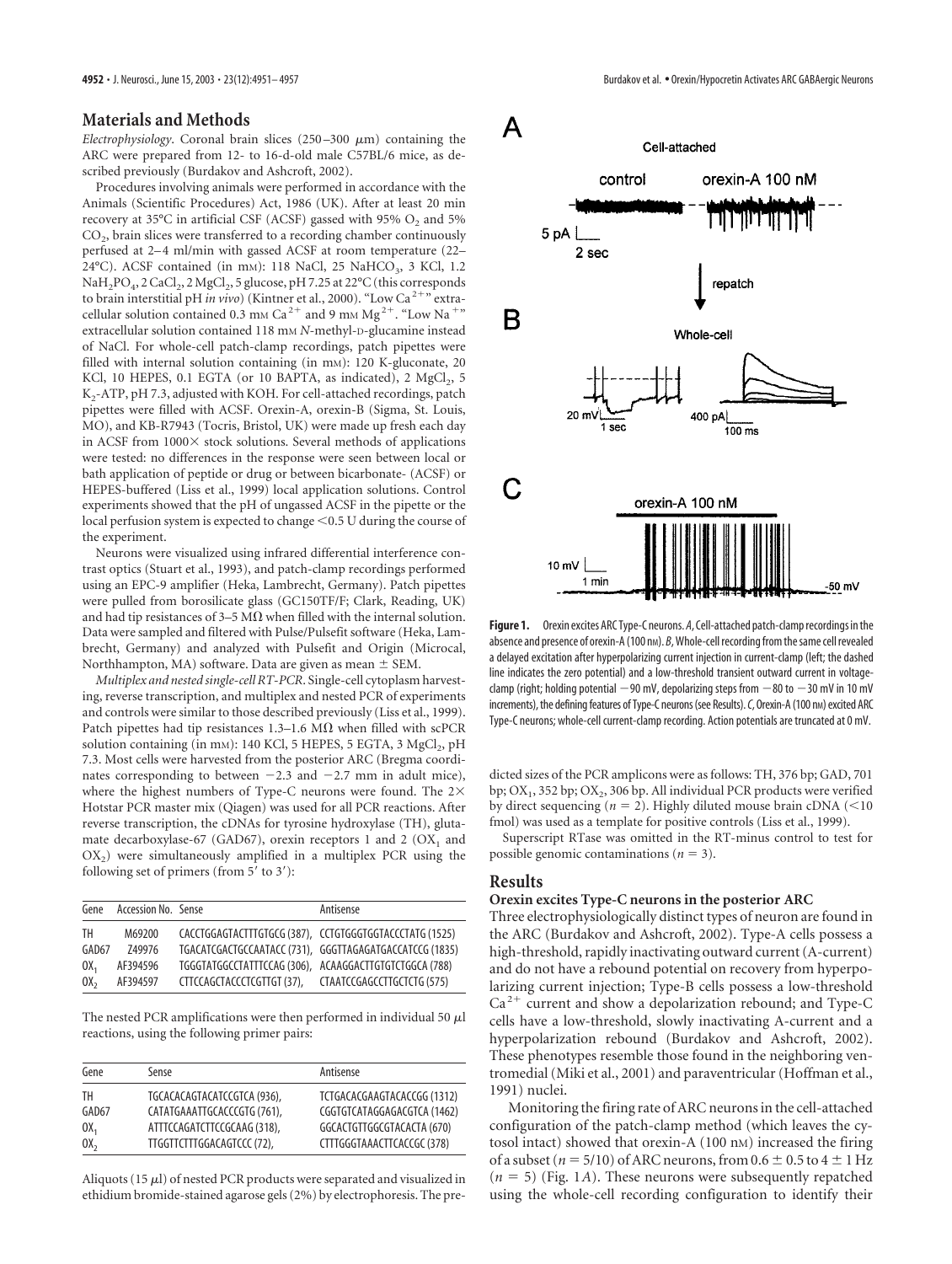

**Figure 2.** ARC Type-C neurons coexpress GAD67 and orexin receptors. *A*, Positive control for RT-PCR, performed in parallel with every single-cell PCR round, using highly diluted ( $<$  10 fmol) mouse brain cDNA as the template. The amplified fragments were of the predicted sizes (see Materials and Methods). *B*, Genomic control. Without reverse transcriptase in the reaction mixture, no PCR signals were detected from single-cell mRNA  $(n = 3)$ . C, Type-C neurons, characterized by low-threshold A-currents (top; currents elicited by voltage steps from  $-90$  mV to  $-60$ ,  $-50$ , and  $-40$  mV) and hyperpolarization rebound (bottom), were found to express either (*D*) GAD67 and OX<sub>2</sub> (79%;  $n = 11/14$ ) or GAD67 and OX<sub>1</sub> (21%;  $n = 3/14$ ).

electrical phenotype. This revealed that all orexin-responsive cells corresponded to Type-C neurons ( $n = 4$ ) (Fig. 1*B*), whereas the neurons unaffected by orexin belonged to the Type-A class (*n* 3). Type-B neurons were encountered too rarely to determine their response to orexin.

We next analyzed the effects of orexin on neuronal firing rate in whole-cell current-clamp recordings. Consistent with the cellattached data, orexin-A (100 nM) depolarized Type-C neurons and either induced or increased sustained firing  $(n = 25/30)$  (Fig. 1*C*) but had no effect on Type-A cells ( $n = 12$ ). Our subsequent experiments therefore focused on Type-C neurons. Most of the orexin-sensitive Type-C cells were found in the ventral posterior



**Figure 3.** The excitatory effect of orexin is caused by activation of postsynaptic  $0X_2$  receptors. A, Orexin-A (200 nm) reversibly depolarized Type-C neurons; whole-cell current-clamp recording in the presence of tetrodotoxin (1  $\mu$ m). The membrane potential was set to  $-60$  mV before orexin application by current injection to ensure the same initial conditions for all neurons. *B*, Concentration–response relations for membrane potential responses (recorded as in *A*) to orexin-A ( $n=3-5$ ) and orexin-B ( $n=3-5$ ). The lines were fit to the Hill equation with EC<sub>50</sub> of 19 and 21 nm, Hill coefficients of 1.8 and 1.1, and maximal amplitudes of 17.2 and 17 mV, respectively.

ARC (bregma coordinates corresponding to between  $-2.3$  and  $-2.7$  mm in adult mice) and only occasionally in the other regions of the ARC.

#### **ARC Type-C cells coexpress orexin receptors and GAD67**

To determine the molecular fingerprint of Type-C neurons, we used a combined whole-cell patch-clamp and scRT-PCR protocol (Lambolez et al., 1992; Liss et al., 1999) to simultaneously detect mRNAs for the genes GAD67 and TH and the  $OX_1$  and OX<sub>2</sub> receptors, both of which have been detected in the ARC by immunocytochemistry (Lu et al., 2000; Guan et al., 2002). All four transcripts were detected in ventral mouse brain, with PCR fragments of the sizes predicted by their cDNA sequences (Fig. 2*A*). ARC Type-C neurons used for scRT-PCR were electrophysiologically identified by their response to hyperpolarizing current pulse injection and the amplitude, time course, and voltage-dependence of currents evoked on depolarization from a holding potential of  $-90$  mV in voltage-clamp (Burdakov and Ashcroft, 2002). All Type-C neurons examined expressed GAD67  $(n = 14)$  (Fig. 2*D*) but not TH. The OX<sub>2</sub> receptor was coexpressed with GAD67 in most Type-C neurons  $(n = 11/14)$ , whereas the remaining Type-C cells  $(n = 3)$  coexpressed GAD67 and  $OX<sub>1</sub>$  (Fig. 2*D*). Thus, our results support the idea that in the ARC of the mouse brain, the Type-C electrical signature (Burdakov and Ashcroft, 2002) belongs to a subset of GABAergic neurons, most of which express  $OX_2$  receptors and are found in the posterior ARC.

#### **The mechanism of orexin excitation of ARC Type-C neurons**

In agreement with the expression of orexin receptors by ARC Type-C neurons (Fig. 2*D*), the orexin-induced depolarization was attributable to a direct postsynaptic action of the peptide on these cells, because it persisted when neurons were synaptically isolated either by using a low Ca<sup>2+</sup>, high Mg<sup>2+</sup> solution (Kelso and Boulant, 1982; Rauch et al., 2000) ( $n = 5$ ; data not shown) or by inclusion of 1  $\mu$ M tetrodotoxin in the ACSF ( $n = 5$ ) (Fig. 3*A*).

The  $OX_1$  receptor is selective for orexin-A, whereas the  $OX_2$ receptor has a similar affinity for orexin-A and orexin-B (Sakurai et al., 1998). Figure 3*B* shows that orexin-A and orexin-B were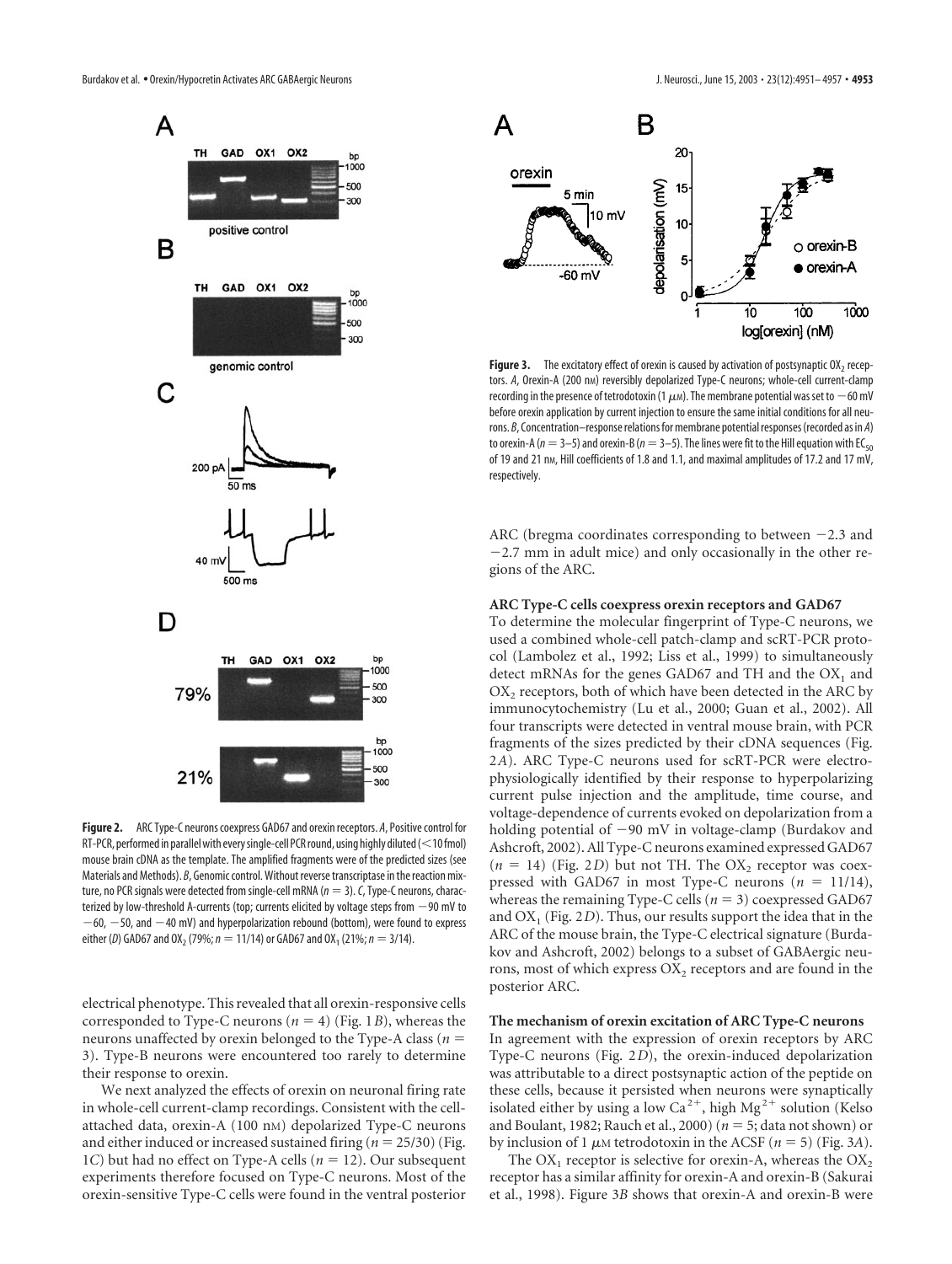

**Figure 4.** The excitatory effect of orexin is mediated by an inward current. *A*, Whole-cell currents elicited by voltage steps from  $-130$  to  $-50$  mV (in 10 mV increments) from a holding potential of  $-60$  mV, before and after addition of 200 nm orexin-A. The cells were synaptically isolated with tetrodotoxin (1 $\mu$ m). *B*, Mean current–voltage relation of the steady-state difference (control– orexin) current (*n*12).*C*, Effect of a 10 pA depolarizing current (equivalent to that induced by orexin at  $-50$  mV; see *B*) on the firing of a Type-C neuron (which responded to orexin). Action potentials are truncated at 0 mV.

equally effective at depolarizing Type-C neurons, as would be expected if the OX<sub>2</sub> receptor is involved (Sakurai et al., 1998). Half-maximal activation (EC<sub>50</sub>) was produced by 19  $\pm$  2 nm orexin-A and by 21  $\pm$  3 nM orexin-B ( $n = 4$ ). It is noteworthy that the percentage of Type-C neurons expressing  $OX_1$  mRNA (Fig. 2*D*, 21%) closely matched the number of Type-C cells that did not respond to orexin (17%;  $n = 5/30$ ), suggesting either that the activation of  $OX_1$  receptors does not depolarize these neurons or that  $OX_1$  mRNA expression does not correspond to the functional protein.

Comparison of the whole-cell steady-state current–voltage relations of Type-C cells before and after orexin-A application (Fig. 4*A*) revealed that orexin activated a current with an approximately linear current–voltage relation and a reversal potential of  $-35 \pm 2$  mV ( $n = 11$ ) (Fig. 4*B*). Because this reversal potential is more positive than the resting potential of ARC Type-C cells  $(-45$  to  $-50$  mV) (Burdakov and Ashcroft, 2002), the orexin



**Figure 5.** Orexin action requires an increase in cytosolic Ca<sup> $2+$ </sup>. Current-clamp recordings of the response to 200 nm orexin in the absence  $(A)$  or presence  $(B;$  the scale bars are the same as in *A*) of 10 mm BAPTA in the pipette solution. The membrane potential was set to  $-60$  mV (by current injection) before orexin application to ensure the same initial conditions for all neurons. Action potentials are truncated at 0 mV.

current is expected to depolarize the cell and induce excitability. Consistent with this idea, the excitatory actions of orexin were fully reproduced by direct injection of a depolarizing current of similar magnitude into Type-C neurons (performed routinely in most of the cells in which orexin responses were studied;  $n = 25$ ) (Fig. 4*C*).

We next investigated the mechanisms underlying the effects of orexin on ARC Type-C cells. Buffering cytosolic  $Ca<sup>2+</sup>$  increases by inclusion of 10 mM BAPTA in the pipette solution significantly reduced the orexin-induced depolarization (control:  $17.5 \pm 1.0$ mV; BAPTA:  $4.5 \pm 2.0$  mV;  $p < 0.001$ ;  $n = 5$ ) (Fig. 5), suggesting that an increase in intracellular  $Ca^{2+}$  is required for orexin action. Suppressing  $Ca^{2+}$  influx using a low  $Ca^{2+}$  extracellular solution did not reduce the magnitude of either the depolarization ( $n = 5$ ) or current ( $n = 5$ ) (Fig. 6*C*) induced by orexin, implying that  $Ca^{2+}$  mobilization from intracellular stores, rather than  $Ca^{2+}$  entry, mediates the effects of orexin.

Increases in cytosolic Ca<sup>2+</sup> are known to activate the plasmalemmal  $3Na^{+}/Ca^{2+}$  exchanger, which can significantly alter the electrical activity of excitable cells because of its electrogenicity (Smith and Armstrong, 1996; Keele et al., 1997; Lee and Boden, 1997; Blaustein and Lederer, 1999; Eriksson et al., 2001b). Furthermore, activation of the sodium–calcium exchanger by orexin was demonstrated recently in hippocampal (Wu et al., 2002) and tuberomammillary (Eriksson et al., 2001a) neurons. Therefore we explored whether the orexin current represents enhanced activity of this transporter. The selective Na<sup>+</sup>/Ca<sup>2+</sup> exchange inhibitor KB-R7943 (Iwamoto and Shigekawa, 1998; Eriksson et al., 2001a) reversed the effects of orexin on membrane potential (Fig. 6*A*), and preincubation with the inhibitor (Fig. 6*B*) significantly reduced the effect of orexin (control:  $18 \pm 1.2$ mV; KB-R7943:  $2.3 \pm 1.8$  mV;  $p < 0.001$ ;  $n = 6$ ). Furthermore, the reversal potential of the mean orexin current was shifted in the negative direction (from  $-35$  mV to approximately  $-57$  mV) in low Na<sup>+</sup> solution ( $n = 4$ ) (Fig. 6*C*) and in the positive direction (from  $-35$  mV to approximately  $-12$  mV) in low Ca<sup>2+</sup>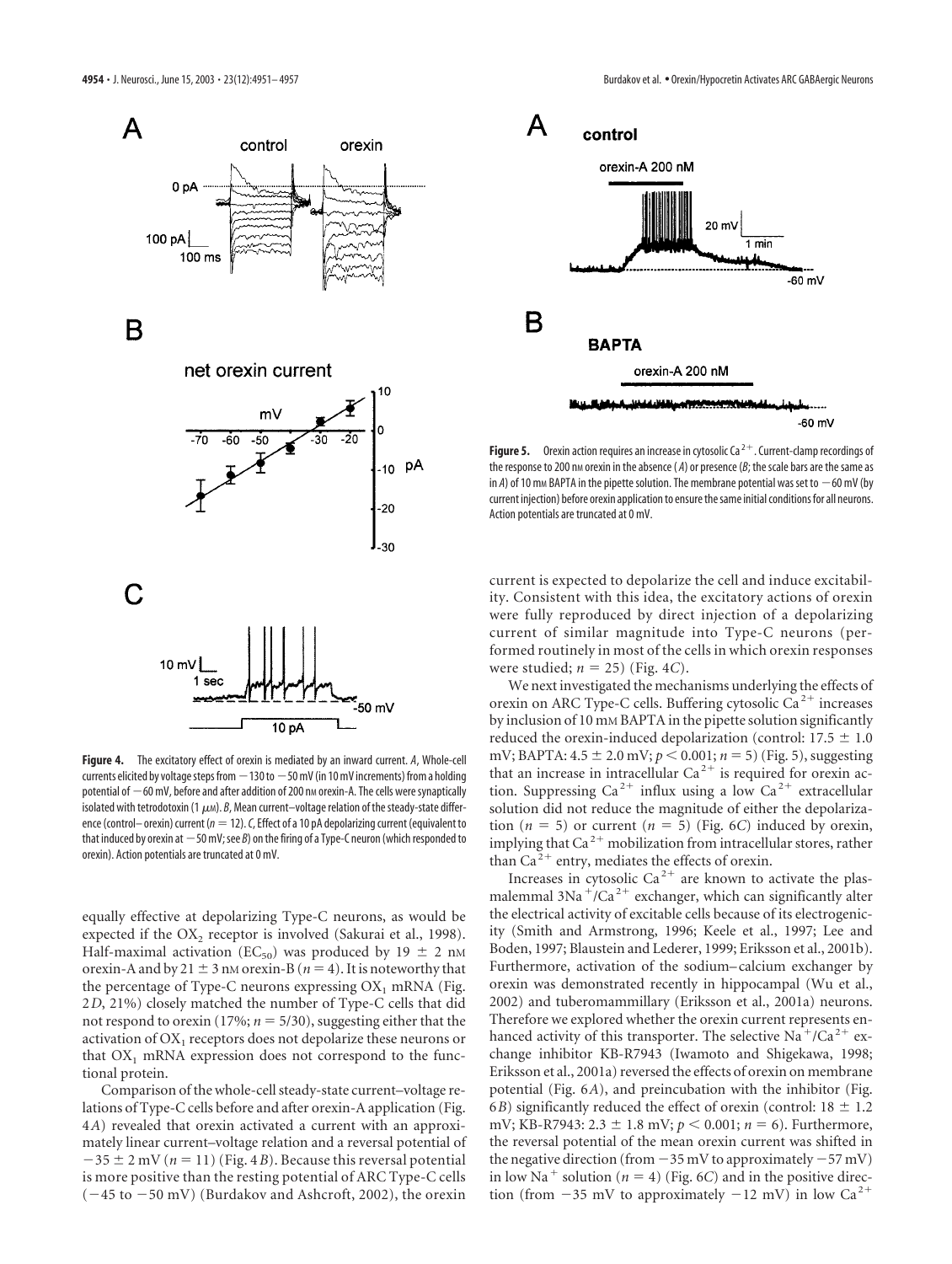

**Figure 6.** Orexin action is mediated by a Na  $^+/$ Ca<sup>2+</sup> exchange current. Effects of the Na  $^+/$ Ca<sup>2+</sup> exchange inhibitor KB-R7943 (70  $\mu$ m) on the depolarization induced by 200 nm orexin-A.  $A$ ,  $B$ , The membrane potential was set to  $-60$  mV before orexin application to create the same initial conditions for all neurons. *A*, KB-R7943 was added after orexin application. *B*, KB-R7943 was added 5 min before orexin application (arrowed).*C*, Mean current–voltage relations for the orexin-induced current in control ( $n=12$ ), low external Ca<sup>2+</sup> ( $n=5$ ), and low external Na<sup>+</sup>  $(n = 4)$  solutions.

solution  $(n = 5)$  (Fig. 6*C*). This is expected if the current is mediated by the 3Na<sup>+</sup>/Ca<sup>2+</sup> exchanger operating in Ca<sup>2+</sup> efflux mode. Finally, thermodynamic equilibrium calculations (Eisner and Lederer, 1989) showed that the  $3Na<sup>+</sup>/Ca<sup>2+</sup>$  exchanger would reverse at the observed value of  $-35$  mV (Fig. 4*B*) if cytosolic Ca<sup>2+</sup> in the presence of orexin is  $\sim$  600 nm, a value within the range of orexin-induced Ca<sup>2+</sup> rises recorded in hypothalamic neurons (van den Pol et al., 1998).

# **Discussion**

#### **Cellular and molecular basis of orexin action**

Orexin, acting on  $OX_2$  receptors, has been reported to depolarize neurons and increase their excitability either by activating an inward current (Eriksson et al., 2001a; Wu et al., 2002) or by inhibiting an outward current (Bayer et al., 2002). The former occurs in tuberomammillary (Eriksson et al., 2001a) and hippocampal (Wu et al., 2002) neurons and involves the activation of a Na<sup>+</sup>/Ca<sup>2+</sup> exchange current. The results of our analysis indicate that activation of postsynaptic  $OX_2$  receptors also stimulates a Na<sup>+</sup>/Ca<sup>2+</sup> exchange current in ARC Type-C GABAergic neurons, thereby producing membrane depolarization and an increased firing rate. This effect is dependent on an increase in cytosolic Ca<sup>2+</sup> (Fig. 5), which is probably derived from intracellular stores (Fig. 6*C*). Additional support for our conclusions is provided by reports showing that OX<sub>2</sub> receptors are coupled to the phospholipase-C/IP<sub>3</sub> intracellular  $Ca^{2+}$  mobilizing pathway in a number of cell types (Smart et al., 1999; Mazzocchi et al., 2001; Randeva et al., 2001), including neurons (Holmqvist et al., 2002). In addition, the  $EC_{50}$  values that we obtained for the effects of orexin-A and orexin-B on membrane potential (Fig. 3*B*) are in close agreement with those found for elevation of cytosolic  $Ca^{2+}$ in response to activation of  $OX_2$  receptors heterologously expressed in Chinese hamster ovary cells (Sakurai et al., 1998). Finally, immunocytochemical data show a high density of  $OX$ , receptors in the ARC (Lu et al., 2000), and orexin increases the release of GABA within the ARC (van den Pol et al., 1998).

#### **Implications for energy balance**

Our results indicate that ARC Type-C GABAergic cells of the ventral posterior ARC are a major target for orexins. The involvement of the ARC in orexin-induced feeding is suggested by the dense orexinergic innervation of ARC neurons (Peyron et al., 1998; Horvath et al., 1999; Guan et al., 2001). Moreover, ARC  $OX<sub>2</sub>$  receptors, which our results indicate mediate orexin excitation of ARC GABAergic cells, are selectively upregulated by fasting (Lu et al., 2000), as expected if they mediate feeding (Schwarz et al., 2000). Microinjection of orexin into the ARC has been variously reported to induce feeding (Willie et al., 2001) or to be without effect (Dube et al., 1999). However, in the latter study, orexin was injected into the middle region of the ARC, where we found few Type-C cells, and the extremely small volumes injected (Dube et al., 1999) are unlikely to diffuse to the region where we find the majority of orexin-responsive neurons (which is 800  $\mu$ m posterior to the site of injection in the rat).

There is accumulating experimental evidence to support a role for activation of ARC GABAergic neurons in orexin-induced feeding. First, GAD67 mRNA levels in the ARC are upregulated by fasting (Leonhardt et al., 1999), as expected if the release of ARC-derived GABA induces food intake. Second, the major projection of the ARC is the PVN (DeFalco et al., 2001), and microinjection of GABA agonists and antagonists into this nucleus stimulates and suppresses feeding, respectively (Grandison and Guidotti, 1977; Kelly and Grossman, 1979). Third, orexin has been shown to increase the local release of GABA within the ARC (van den Pol et al., 1998), where it may act to inhibit appetitesuppressing pro-opiomelanocortin neurons, which are densely innervated by GABAergic synapses (Horvath et al., 1992; Cowley et al., 2001) and are inhibited by GABA (Jegou et al., 1993; Cowley et al., 2001). It is also noteworthy that in the ARC, some GABAergic neurons can coexpress other appetite-stimulating messengers, such as neuropeptide Y (Ovesjo et al., 2001).

In summary, our data offer a cellular and molecular explana-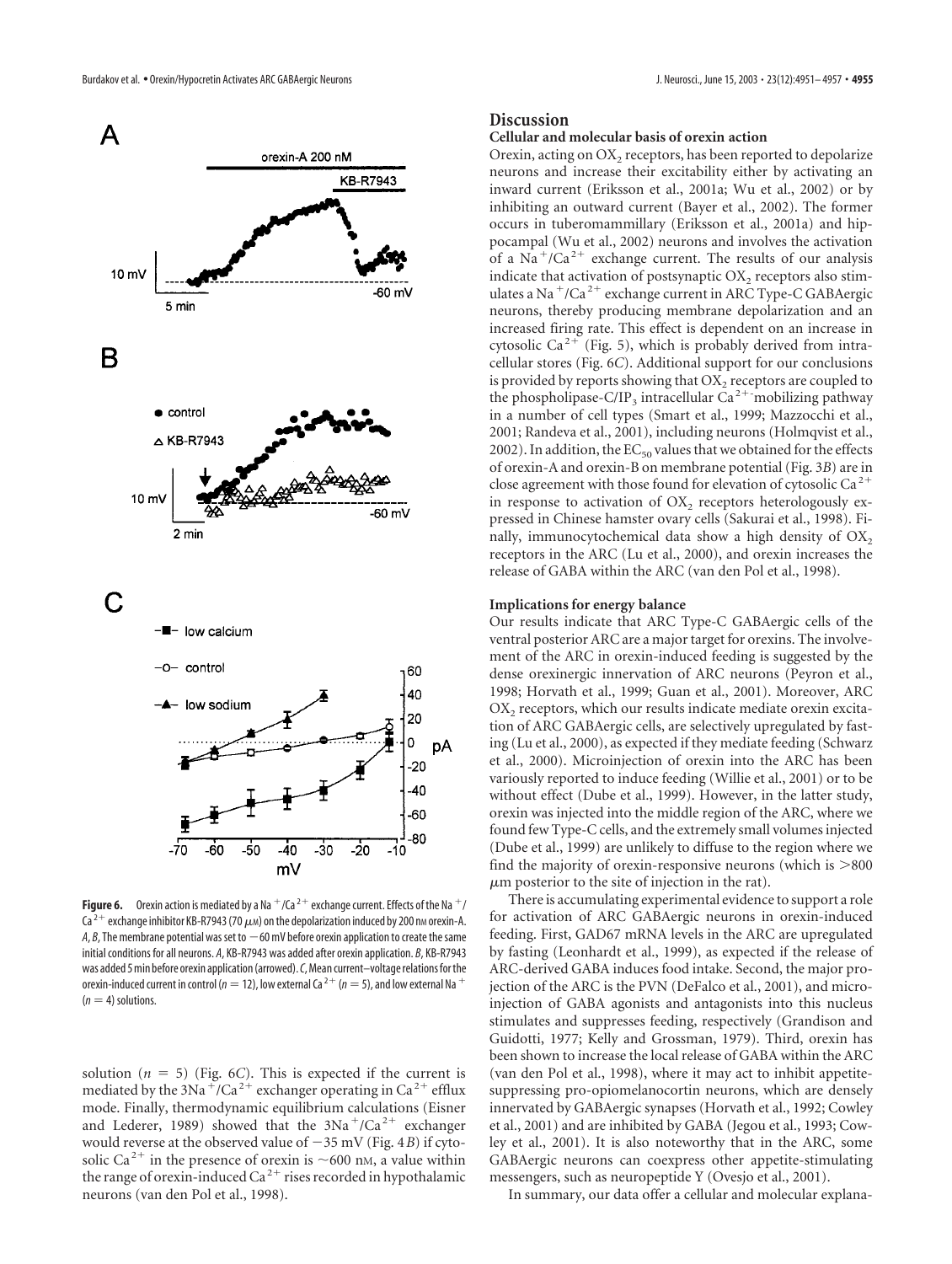tion for how orexins act to synchronize feeding and wakefulness. This may also be relevant to understanding metabolic imbalances associated with narcolepsy.

# **References**

- Barsh GS, Farooqi IS, O'Rahilly SO (2000) Genetics of body weight regulation. Nature 404:644–651.
- Bayer L, Eggermann E, Saint-Mleux B, Machard D, Jones BE, Muhlethaler M, Serafin M (2002) Selective action of orexin (hypocretin) on nonspecific thalamocortical projection neurons. J Neurosci 22:7835–7839.
- Blaustein MP, Lederer WJ (1999) Sodium/calcium exchange: its physiological implications. Physiol Rev 79:763–854.
- Burdakov D, Ashcroft FM (2002) Cholecystokinin tunes firing of an electrically distinct subset of arcuate nucleus neurons by activating A-type potassium channels. J Neurosci 22:6380–6387.
- Cai XJ, Liu XH, Evans M, Clapham JC, Wilson S, Arch JR, Morris R, Williams G (2002) Orexins and feeding: special occasions or everyday occurrence? Regul Pept 104:1–9.
- Cowley MA, Smart JL, Rubinstein M, Cerdan MG, Diano S, Horvath TL, Cone RD, Low MJ (2001) Leptin activates anorexigenic POMC neurons through a neural network in the arcuate nucleus. Nature 411:480–484.
- DeFalco J, Tomishima M, Liu H, Zhao C, Cai X, Marth JD, Enquist L, Friedman JM (2001) Virus-assisted mapping of neural inputs to a feeding center in the hypothalamus. Science 291:2608–2613.
- de Lecea L, Kilduff TS, Peyron C, Gao X, Foye PE, Danielson PE, Fukuhara C, Battenberg EL, Gautvik VT, Bartlett II FS, Frankel WN, van den Pol AN, Bloom FE, Gautvik KM, Sutcliffe JG (1998) The hypocretins: hypothalamus-specific peptides with neuroexcitatory activity. Proc Natl Acad Sci USA 95:322–327.
- Dube MG, Kalra SP, Kalra PS (1999) Food intake elicited by central administration of orexins/hypocretins: identification of hypothalamic sites of action. Brain Res 842:473–477.
- Eisner DA, Lederer WJ (1989) The electrogenic sodium-calcium exchange. In: Sodium-calcium exchange, pp 178–207. New York: Oxford UP.
- Elias CF, Lee C, Kelly J, Aschkenasi C, Ahima RS, Couceyro PR, Kuhar MJ, Saper CB, Elmquist JK (1998) Leptin activates hypothalamic CART neurons projecting to the spinal cord. Neuron 21:1375–1385.
- Elmquist JK, Elias CF, Saper CB (1999) From lesions to leptin: hypothalamic control of food intake and body weight. Neuron 22:221–232.
- Eriksson KS, Sergeeva O, Brown RE, Haas HL (2001a) Orexin/hypocretin excites the histaminergic neurons of the tuberomammillary nucleus. J Neurosci 21:9273–9279.
- Eriksson KS, Stevens DR, Haas HL (2001b) Serotonin excites tuberomammillary neurons by activation of  $Na(+)$ /Ca(2+)-exchange. Neuropharmacology 40:345–351.
- Estabrooke IV, McCarthy MT, Ko E, Chou TC, Chemelli RM, Yanagisawa M, Saper CB, Scammell TE (2001) Fos expression in orexin neurons varies with behavioral state. J Neurosci 21:1656–1662.
- Grandison L, Guidotti A (1977) Stimulation of food intake by muscimol and beta endorphin. Neuropharmacology 16:533–536.
- Guan J, Suzuki R, Funahashi H, Wang Q, Kageyama H, Uehara K, Yamada S, Tsurugano S, Shioda S (2002) Ultrastructural localization of orexin-1 receptor in pre- and post-synaptic neurons in the rat arcuate nucleus. Neurosci Lett 329:209–212.
- Guan JL, Saotome T, Wang QP, Funahashi H, Hori T, Tanaka S, Shioda S (2001) Orexinergic innervation of POMC-containing neurons in the rat arcuate nucleus. NeuroReport 12:547–551.
- Hoffman NW, Tasker JG, Dudek FE (1991) Immunohistochemical differentiation of electrophysiologically defined neuronal populations in the region of the rat hypothalamic paraventricular nucleus. J Comp Neurol 307:405–416.
- Holmqvist T, Akerman KE, Kukkonen JP (2002) Orexin signaling in recombinant neuron-like cells. FEBS Lett 526:11–14.
- Horvath TL, Naftolin F, Leranth C (1992) GABAergic and catecholaminergic innervation of mediobasal hypothalamic beta-endorphin cells projecting to the medial preoptic area. Neuroscience 51:391–399.
- Horvath TL, Diano S, van den Pol AN (1999) Synaptic interaction between hypocretin (orexin) and neuropeptide Y cells in the rodent and primate hypothalamus: a novel circuit implicated in metabolic and endocrine regulations. J Neurosci 19:1072–1087.

Iwamoto T, Shigekawa M (1998) Differential inhibition of Na+/Ca2+ ex-

changer isoforms by divalent cations and isothiourea derivative. Am J Physiol 275:C423–C430.

- Jegou S, Blasquez C, Delbende C, Bunel DT, Vaudry H (1993) Regulation of alpha-melanocyte-stimulating hormone release from hypothalamic neurons. Ann NY Acad Sci 680:260–278.
- Kalra SP, Dube MG, Pu S, Xu B, Horvath TL, Kalra PS (1999) Interacting appetite-regulating pathways in the hypothalamic regulation of body weight. Endocr Rev 20:68–100.
- Keele NB, Arvanov VL, Shinnick-Gallagher P (1997) Quisqualate-preferring metabotropic glutamate receptor activates  $Na(+)$ -Ca2 + exchange in rat basolateral amygdala neurones. J Physiol (Lond) 499:87–104.
- Kelly J, Grossman SP (1979) GABA and hypothalamic feeding systems. II. A comparison of GABA, glycine and acetylcholine agonists and their antagonists. Pharmacol Biochem Behav 11:647–652.
- Kelso SR, Boulant JA (1982) Effect of synaptic blockade on thermosensitive neurons in hypothalamic tissue slices. Am J Physiol 243:R480–R490.
- Kintner DB, Anderson MK, Fitzpatrick Jr JH, Sailor KA, Gilboe DD (2000) 31P-MRS-based determination of brain intracellular and interstitial pH: its application to in vivo  $H^+$  compartmentation and cellular regulation during hypoxic/ischemic conditions. Neurochem Res 25:1385–1396.
- Kiyashchenko LI, Mileykovskiy BY, Maidment N, Lam HA, Wu MF, John J, Peever J, Siegel JM (2002) Release of hypocretin (orexin) during waking and sleep states. J Neurosci 22:5282–5286.
- Lambolez B, Audinat E, Bochet P, Crepel F, Rossier J (1992) AMPA receptor subunits expressed by single Purkinje cells. Neuron 9:247–258.
- Lee K, Boden PR (1997) Characterization of the inward current induced by metabotropic glutamate receptor stimulation in rat ventromedial hypothalamic neurones. J Physiol (Lond) 504:649–663.
- Leonhardt S, Shahab M, Luft H, Wuttke W, Jarry H (1999) Reduction of luteinizing hormone secretion induced by long-term feed restriction in male rats is associated with increased expression of GABA-synthesizing enzymes without alterations of GnRH gene expression. J Neuroendocrinol 11:613–619.
- Liss B, Bruns R, Roeper J (1999) Alternative sulfonylurea receptor expression defines metabolic sensitivity of K-ATP channels in dopaminergic midbrain neurons. EMBO J 18:833–846.
- Lu XY, Bagnol D, Burke S, Akil H, Watson SJ (2000) Differential distribution and regulation of OX1 and OX2 orexin/hypocretin receptor messenger RNA in the brain upon fasting. Horm Behav 37:335–344.
- Mazzocchi G, Malendowicz LK, Aragona F, Rebuffat P, Gottardo L, Nussdorfer GG (2001) Human pheochromocytomas express orexin receptor type 2 gene and display an in vitro secretory response to orexins A and B. J Clin Endocrinol Metab 86:4818–4821.
- Miki T, Liss B, Minami K, Shiuchi T, Saraya A, Kashima Y, Horiuchi M, Ashcroft F, Minokoshi Y, Roeper J, Seino S (2001) ATP-sensitive K channels in the hypothalamus are essential for the maintenance of glucose homeostasis. Nat Neurosci 4:507–512.
- Olney JW (1969) Brain lesions, obesity, and other disturbances in mice treated with monosodium glutamate. Science 164:719–721.
- Ovesjo ML, Gamstedt M, Collin M, Meister B (2001) GABAergic nature of hypothalamic leptin target neurones in the ventromedial arcuate nucleus. J Neuroendocrinol 13:505–516.
- Peyron C, Tighe DK, van den Pol AN, de Lecea L, Heller HC, Sutcliffe JG, Kilduff TS (1998) Neurons containing hypocretin (orexin) project to multiple neuronal systems. J Neurosci 18:9996–10015.
- Randeva HS, Karteris E, Grammatopoulos D, Hillhouse EW (2001) Expression of orexin-A and functional orexin type 2 receptors in the human adult adrenals: implications for adrenal function and energy homeostasis. J Clin Endocrinol Metab 86:4808–4813.
- Rauch M, Riediger T, Schmid HA, Simon E (2000) Orexin A activates leptinresponsive neurons in the arcuate nucleus. Pflügers Arch 440:699-703.
- Sakurai T, Amemiya A, Ishii M, Matsuzaki I, Chemelli RM, Tanaka H, Williams SC, Richardson JA, Kozlowski GP, Wilson S, Arch JR, Buckingham RE, Haynes AC, Carr SA, Annan RS, McNulty DE, Liu WS, Terrett JA, Elshourbagy NA, Bergsma DJ, Yanagisawa M (1998) Orexins and orexin receptors: a family of hypothalamic neuropeptides and G proteincoupled receptors that regulate feeding behavior. Cell 92:573–585.
- Schwarz MW, Woods SC, Porte Jr D, Seeley RJ, Baskin DG (2000) Central nervous system control of food intake. Nature 404:661–671.
- Smart D, Jerman JC, Brough SJ, Rushton SL, Murdock PR, Jewitt F, Elshourbagy NA, Ellis CE, Middlemiss DN, Brown F (1999) Characterization of